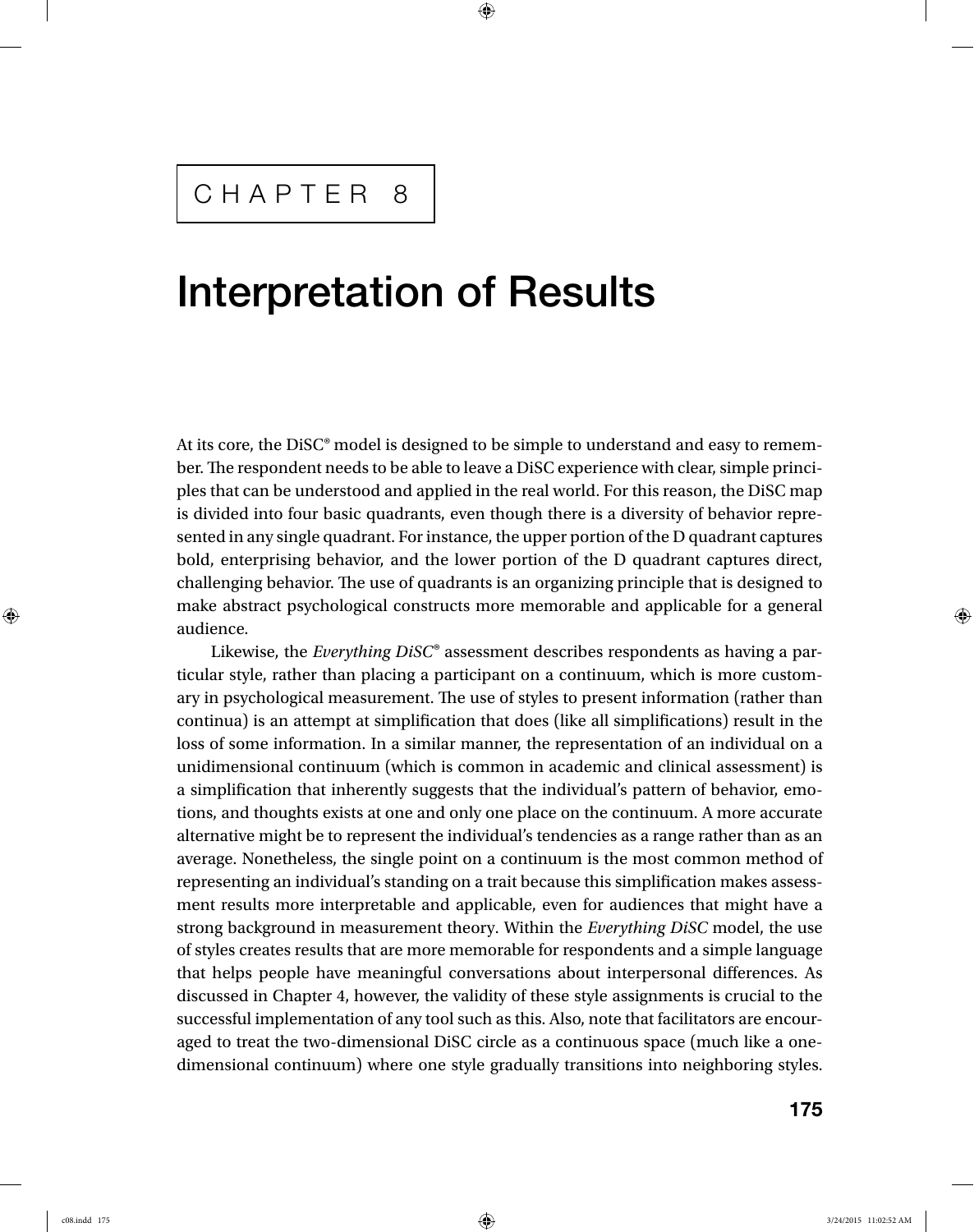Interpretations that describe the styles as fixed or rigid should be avoided. The shading on each respondent's *Everything DiSC* map is designed to reinforce the continuous nature of the model and of human nature.

## Interpretation of Style

Dot placement conveys two pieces of information: (1) DiSC style and (2) style inclination. To start, the angle of the dot within the circle determines the assignment of style. As can be seen in Figure 8.1, the *Everything DiSC* map can be broken into 12 equally spaced segments, each corresponding to a set of angles. The iD style, for example, is represented by 0 to 30 degrees on the DiSC map. A person whose dot is located at the 45-degree angle would be assigned an i style. A person whose dot is located at the 338-degree angle would be assigned a Di style.

Each person who takes the *Everything DiSC* assessment is plotted on the *Everything DiSC* map with a dot. The example in Figure 8.2 shows a person (represented by the dot) who tends toward the D region, but also somewhat toward the i region. This represents a Di style. This person, therefore, is probably particularly active, bold, outspoken, and persuasive, as these qualities generally describe people who share both the D and i styles.



Figure 8.1 The Everything DiSC Map by Angle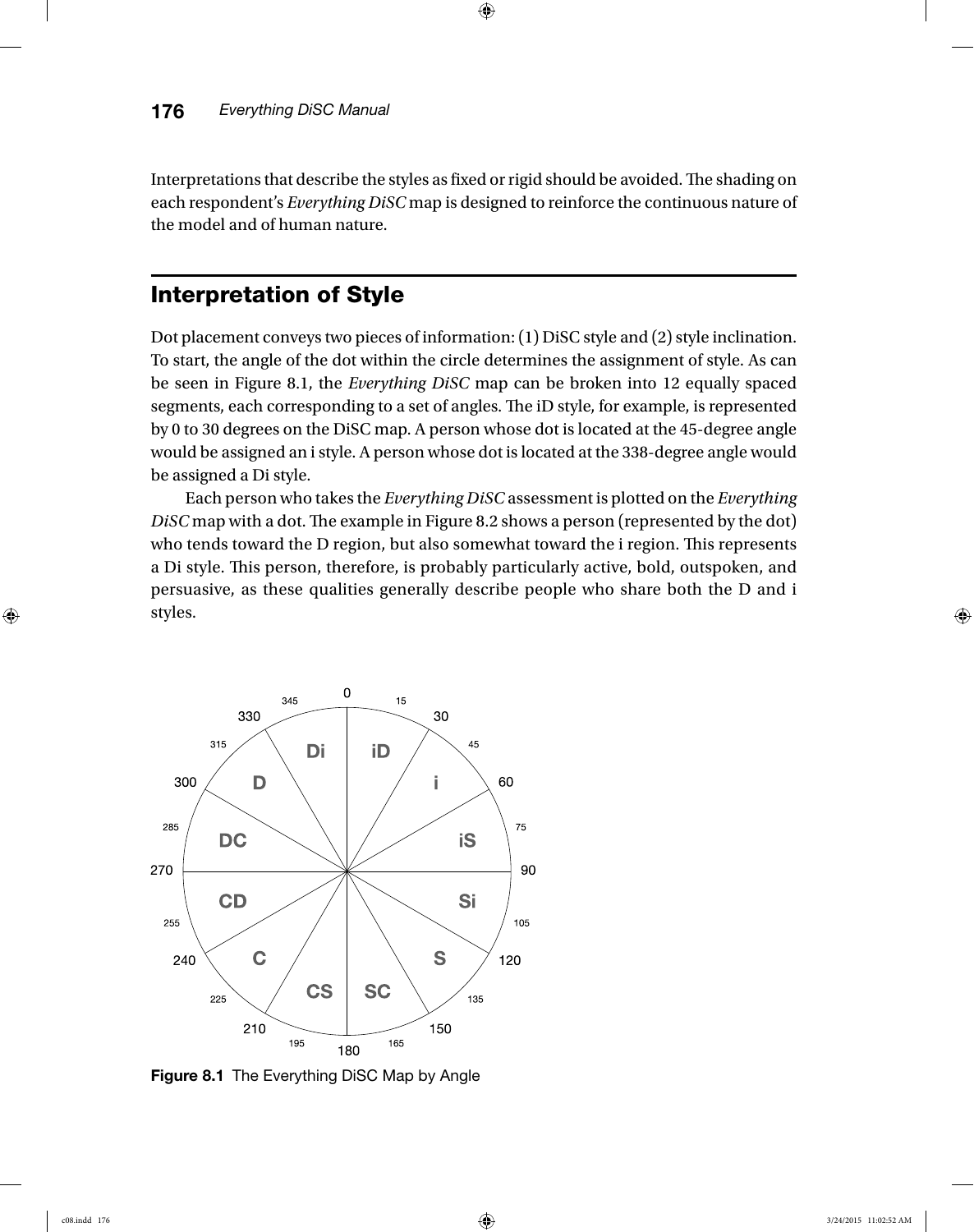

Figure 8.2 Everything DiSC Map with Plotted Dot

## Interpretation of Inclination

The distance of the dot from the center of the circle is also meaningful. People whose dots fall toward the edge of the circle are said to be much more "inclined" toward their DiSC styles. On average, the characteristics (e.g., active, bold, outspoken, persuasive) associated with their style (e.g., Di) will be much more pronounced for them than they are for someone whose dot is closer to the center of the circle. By way of comparison, imagine a continuum that ranges from extrovert (on the left) to introvert (on the right). We can have two introverted people that are located on the right side of the continuum, but one (who is more introverted) will be placed further to the right than the other person (who is less introverted). One person will be expected to show more pronounced introverted traits than the other. In the context of DiSC, then, using our Di example, the person whose dot is close to the edge of the circle has a more pronounced Di style than someone whose dot is close to the center of the circle. The person whose dot is close to the center of the circle will be more likely to demonstrate characteristics (e.g., being cautious, deferring) of the style that is on the opposite side of the circle from his or her dot (SC in this example), although these opposite-side characteristics are not expected to be pronounced in either individual.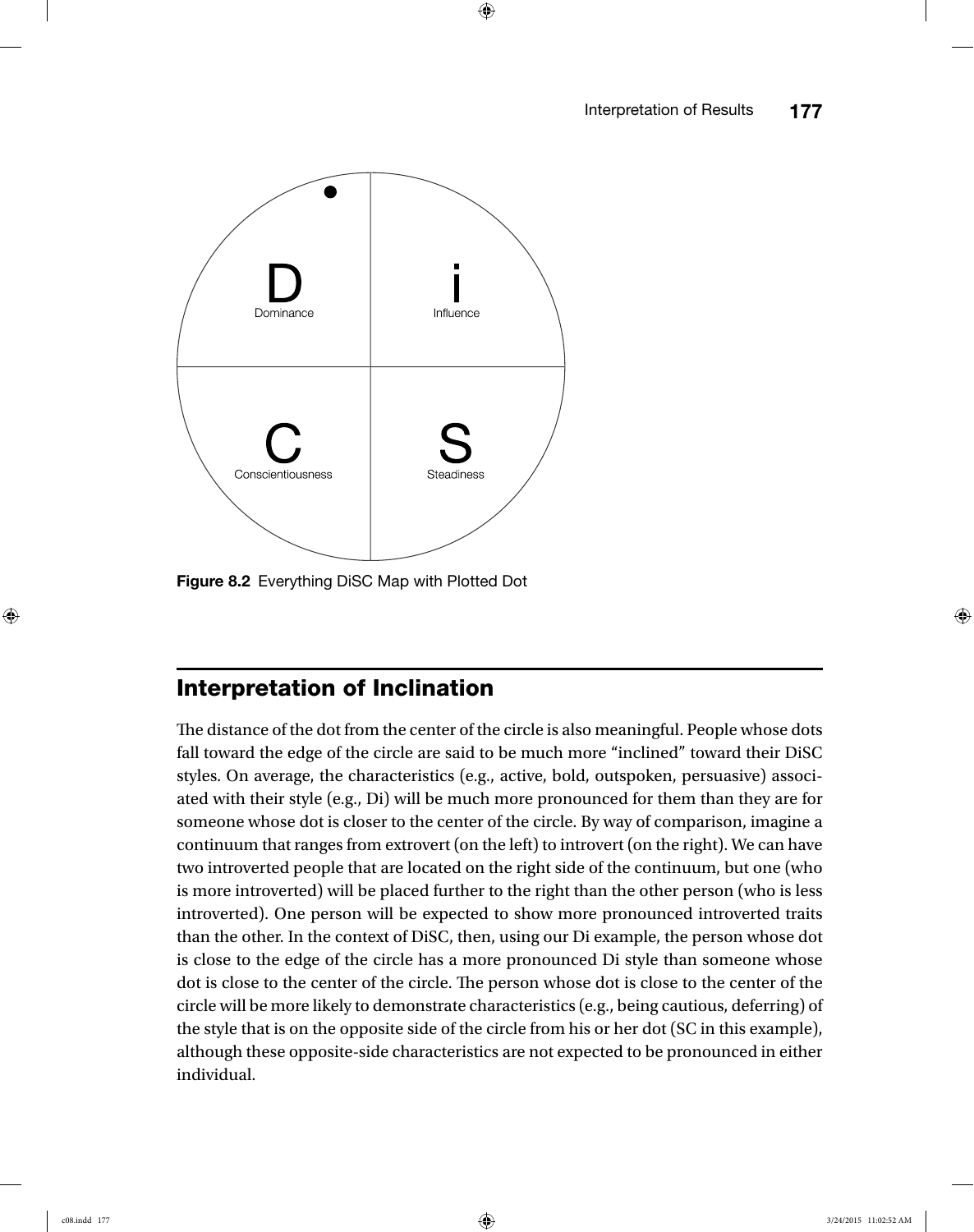## Interpretation of Shading

Each *Everything DiSC* map includes shading that surrounds the respondent's dot. This shading provides a rough approximation of the individual's comfort zone—behaviors and attitudes that will come naturally to the person and require little conscious effort. Figure 8.3 shows a person with a CD style. As with all maps, the shading includes the three priorities closest to his dot: accuracy, challenge, and results. These three priorities quickly explain some core behaviors associated with the CD style (e.g., speaking up about problems even when they are sensitive, insisting on efficiency even when it will upset the status quo).

The shading also communicates which regions of the map might require extra effort for the person. For instance, this person's shading does not come very close to the support priority, suggesting that listening empathetically may not be a natural strength for him or might make him uncomfortable. Likewise, the shading does not come very close to the enthusiasm priority, suggesting that outward displays of joy or excitement are probably infrequent. Not all people with the CD style, of course, are the same. For that reason, the *Everything DiSC* assessment measures every priority and will include extra shading for an individual if his or her score on the priority is over a pre-set threshold. This threshold was designed such that approximately one-third



Figure 8.3 Example of Shading on an Everything DiSC Map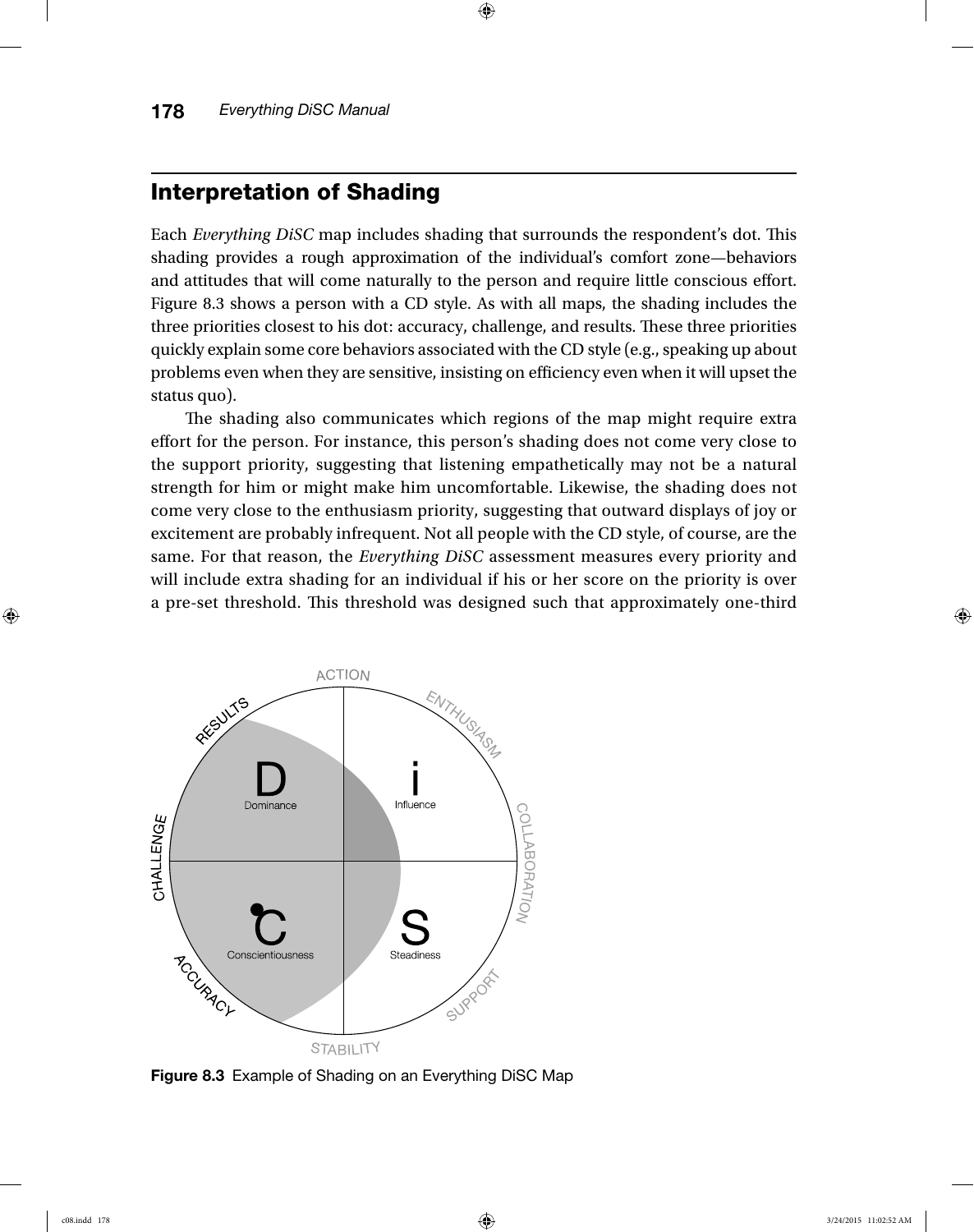of respondents would receive an extra priority in their report. An example of extra shading is included in Figure 8.4 in the following section. As well, shading does reflect the respondent's inclination. Respondents with dots closer to the center will find that their shading is larger and more oblong than the shading illustrated in Figure 8.3. In such a case, the individual's dot is closer to priorities on the opposite side of the map, and, consequently, the individual would likely be more comfortable adopting those behaviors when they are needed. As mentioned earlier, however, the *Everything DiSC* shading is only designed to be a rough approximation of an individual's comfort level with different regions of the map.

## Case Studies

The hypothetical case studies presented in this section are designed to (1) illustrate the relationship between profile results and real-life behavior and (2) model the appropriate interpretation of profile results. Note that these cases include specific characteristics that should not necessarily be generalized to every person sharing a particular style. In one of the cases, for instance, Andrea, who has a D style, is defensive and arrogant about receiving feedback. This should not be taken to mean that every person with a D style is defensive and arrogant in response to receiving feedback. This is simply one possible manifestation of that DiSC style.

The case studies presented here include the individual's *Everything DiSC* map, but also an umbrella graph. The umbrella graph shows the person's scores on the eight DiSC scales and can give a practitioner additional insight into the respondent's DiSC style. On this graph, scale scores are plotted such that higher scale scores are closer to the edge of the circle. Scale scores that are average are plotted at the halfway mark on each radius. These umbrella graphs are not included in the respondent's *Everything DiSC Profile*, but are available in the *Everything DiSC Supplement for Facilitators*.

### Andrea: D Style

Andrea is a 31-year-old medical device salesperson. Over the past eight quarters, she has consistently been among the top five salespeople in her division. She is seemingly fearless when it comes to initiating contact with potential clients and pushing for their business, even in the face of repeated rejection. She particularly enjoys the part of her job that involves charming and persuading others. Some clients, however, have reported that her approach feels manipulative and insincere, and have asked to switch to other representatives from her company. The leadership at her organization has shown concern that her aggressive tactics may be hurting the company's brand in its tight-knit industry. Her response to this feedback has been perceived as defensive and, to some degree, cocky.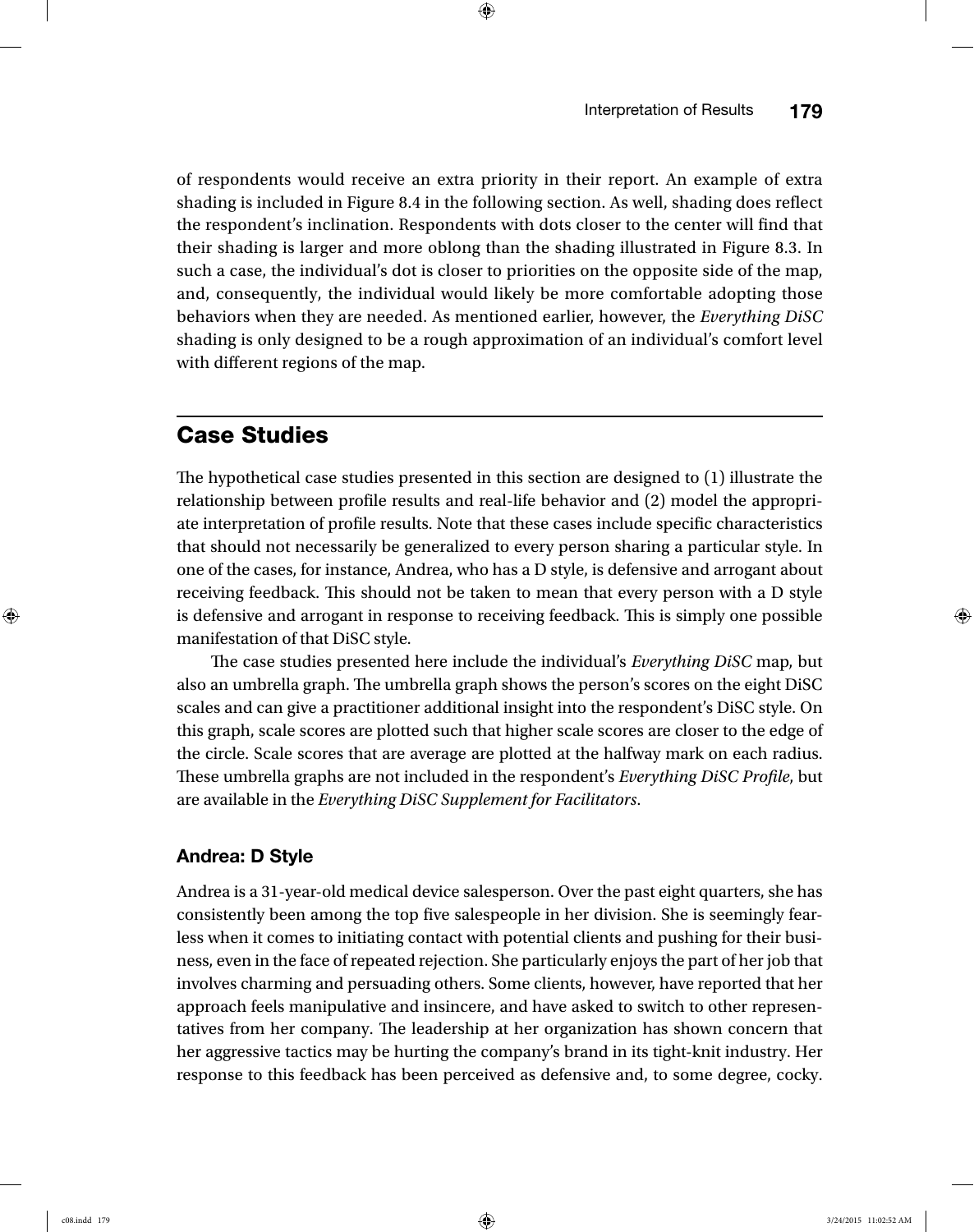Ultimately, however, her history of results has allowed her to get away with some behaviors that might not be tolerated in others.

The assessment suggests that Andrea has a D style with an extra priority in Enthusiasm and a strong inclination toward her style (see Figure 8.4). Further, the umbrella graph indicates that her pattern of scores on the DiSC scales is as expected for someone with her dot placement and shading (see Figure 8.5). That is, she scored high on the D, CD, Di, and i scales and low on the S, CS, and C scales. This profile is associated with people who are bold, forceful, and enterprising. Her level of drive is typical for people with this style and, given her current level of immaturity, much of her self-worth may be wrapped up in her ability to achieve results. At her current stage of development, she has an exaggerated sense of her own rights, particularly relative to the rights of others. Likewise, she often only shows interest in the emotional experience of other people to the degree that it will help her achieve her goals.

The aspects of her behavior and personality that are entrepreneurial and charismatic are reflected in the extra priority of Enthusiasm. The D style is typically associated with more forceful persuasion tactics, whereas Andrea's atypical results suggest that she is also accustomed to smooth talking and charming others. Her approach is still heavy-handed, though, and consequently she can come across as manipulative in her relationships.

It is important to note that Andrea represents an immature example of the D style. Her arrogance and insensitivity is characteristic of people with the D style who also have a low level of ego integration and self-realization. The *Everything DiSC* assessment, however, does not measure psychological maturity or emotional intelligence. This is to say, by simply looking at her dot placement and shading, we would not know how healthy or adaptive Andrea's unique manifestation of the D style is. We would, however, expect



**Figure 8.4** Andrea's DiSC Map **Figure 8.5** Andrea's Umbrella Graph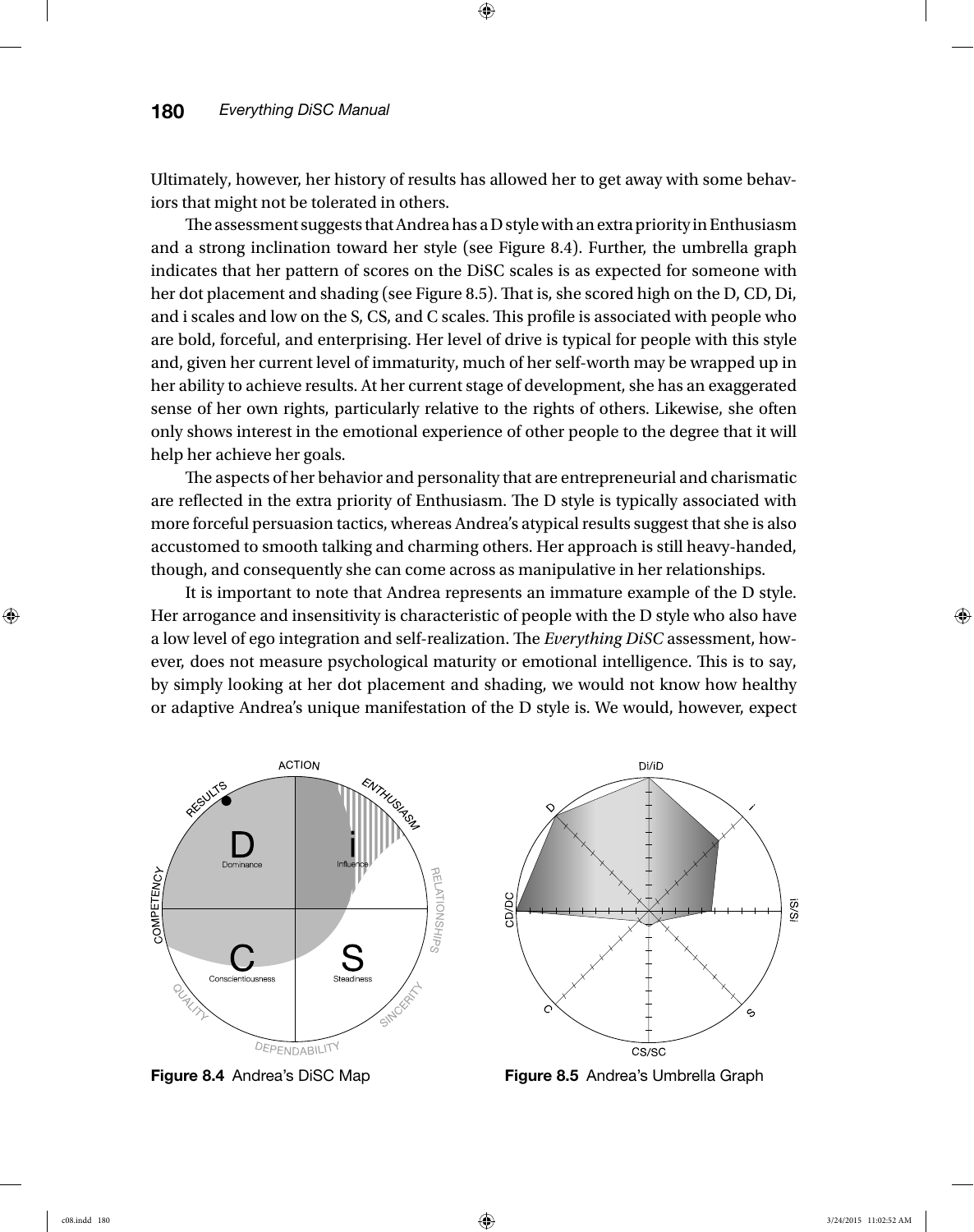to see a predictable pattern of priorities, tendencies, and preferences (e.g., forcefulness, directness).

#### Rafael: CS Style

Rafael is a 54-year-old claims adjuster. He has worked at the same company for the past 9 years and in the same position for the last 6 years. He consistently receives positive reviews on his performance evaluations, and he is regarded as professional and competent by both clients and colleagues. His coworkers see him as the "go-to guy" for answers when they get stuck, and his manager enjoys the fact that she has to spend very little time supervising him. Despite his clear expertise and follow-through, however, Rafael has been passed up for promotion three times; twice these promotions went to colleagues with less seniority and skill than him. In addition, some coworkers feel that he can be unrealistically rigid about procedures. Although he doesn't force these views on others, they can slow down his team's progress.

The assessment indicates that Rafael has a CS style, with a strong inclination (see Figure 8.6). Further, his umbrella graph indicates that his pattern of DiSC scale scores is consistent with a strong CS style (see Figure 8.7). That is, he received very high scores on the C, CS, and S scales, moderate scores on the iS and CD scales, and very low scores on the D, Di, and i scales. This profile is associated with someone who is modest, self-controlled, and systematic. Like others with this style, Rafael places a particularly strong priority on stability and accuracy. He takes steps to create a predictable environment for himself and may be overly wedded to systems and routines that provide comfort for him. He has a



**Figure 8.6** Rafael's DiSC Map **Figure 8.7** Rafael's Umbrella Graph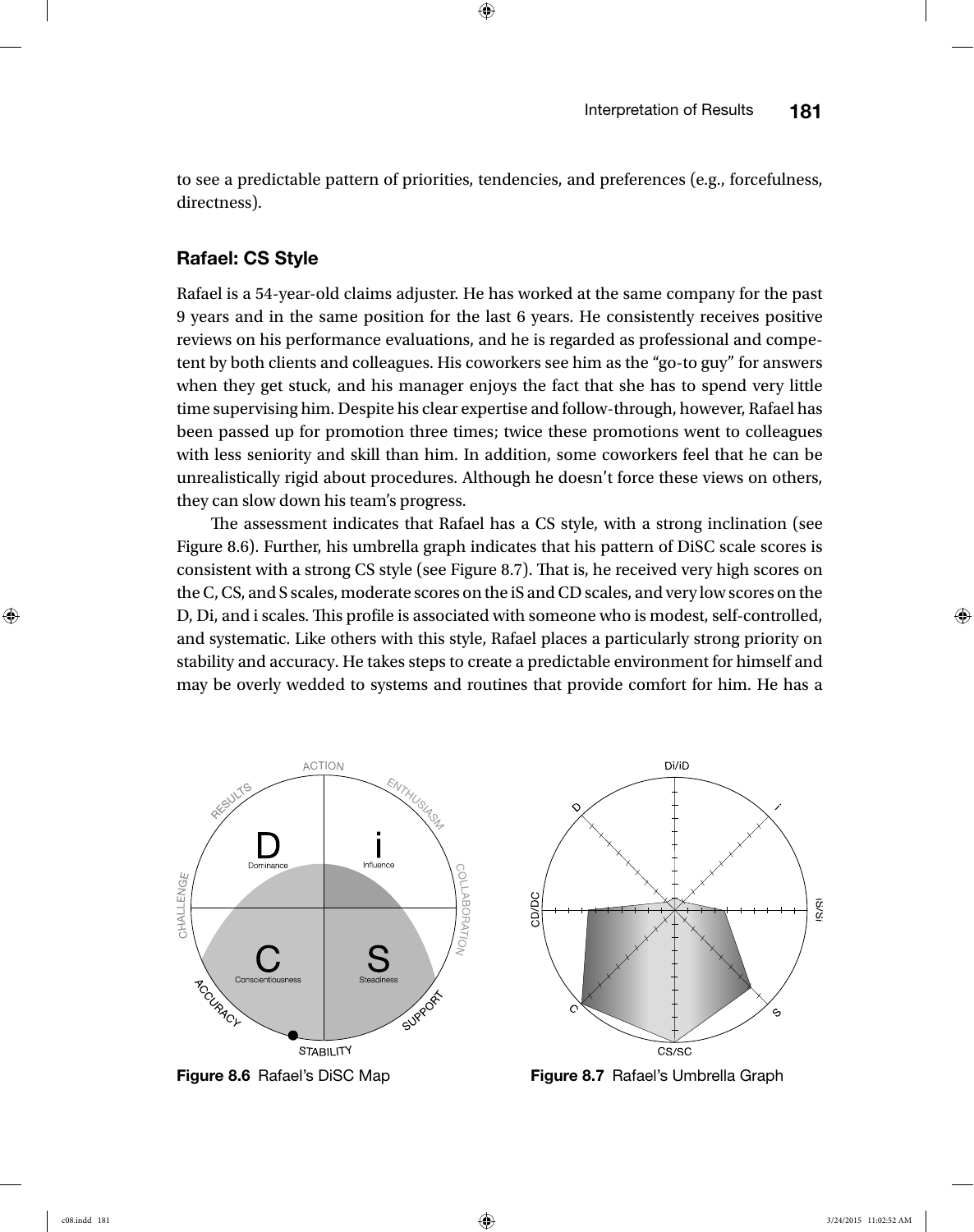strong task orientation but is not challenging or argumentative with his colleagues when he disagrees with them. This is largely reflected by his middling placement on the horizontal dimension of the *Everything DiSC* map (skeptical to accepting), but also by his lower placement on the vertical pace dimension (moderate-paced to fast-paced).

Also consistent with his lower placement on the pace dimension is a relatively passive disposition. He is not highly assertive and does not feel comfortable self-promoting. Likewise, he comes across as soft-spoken and avoids the limelight. As a result, his contributions can be overlooked, and he may not come to mind when the organization's leadership is trying to identify its high-potential employees.

#### Amira: i Style

Amira is a 28-year-old nurse practitioner. She's just started her first job out of school at a large metropolitan hospital and has already made strong connections with most of the people inside her department. Her coworkers find her to be cheerful, warm, and thorough. Her favorite parts of the job are meeting new people, providing support for them, and giving them the medical information that can help relieve their anxiety. Her least favorite part of the job is dealing with a small subset of her coworkers who are cynical, condescending, and sometimes sloppy in their work with patients. Their behavior is deeply unsettling for her, but she does her best to gloss over her objections and remain positive.

Amira's results suggest that she has an i style, with an additional priority on accuracy (see Figure 8.8). In most instances, extra priorities are adjacent to the solid shading within the *Everything DiSC* map. As such, Amira's profile is uncommon, and the conflicting priorities are conceptually more difficult to reconcile compared to a more traditional profile. One theme common among people with this pattern of results is a desire to present a polished appearance. This manifests itself on both a task and interpersonal level. With regard to her work, Amira is attentive to deadlines and ensures that her output is beyond reproach. With regard to relationships, she wants to come across as poised and affable.

Amira has a moderate inclination toward her style. Although she has a clear preference for the i style, the more pronounced characteristics often associated with the i style (e.g., striking up conversations with strangers, being the life of the party) are less likely to be true for her. For instance, although Amira is sociable and has quickly formed relationships with many in her department, she has not necessarily branched out of her department to befriend people with whom she has less frequent contact. The umbrella graph indicates a moderately high score on the C scale (see Figure 8.9), but because she received an extra priority in Accuracy, it is reasonable to assume that she scored high on the Accuracy priority scale in the *Workplace* assessment. The umbrella graph also shows relatively low scores on the D and CD DiSC scales, which may explain why she prefers to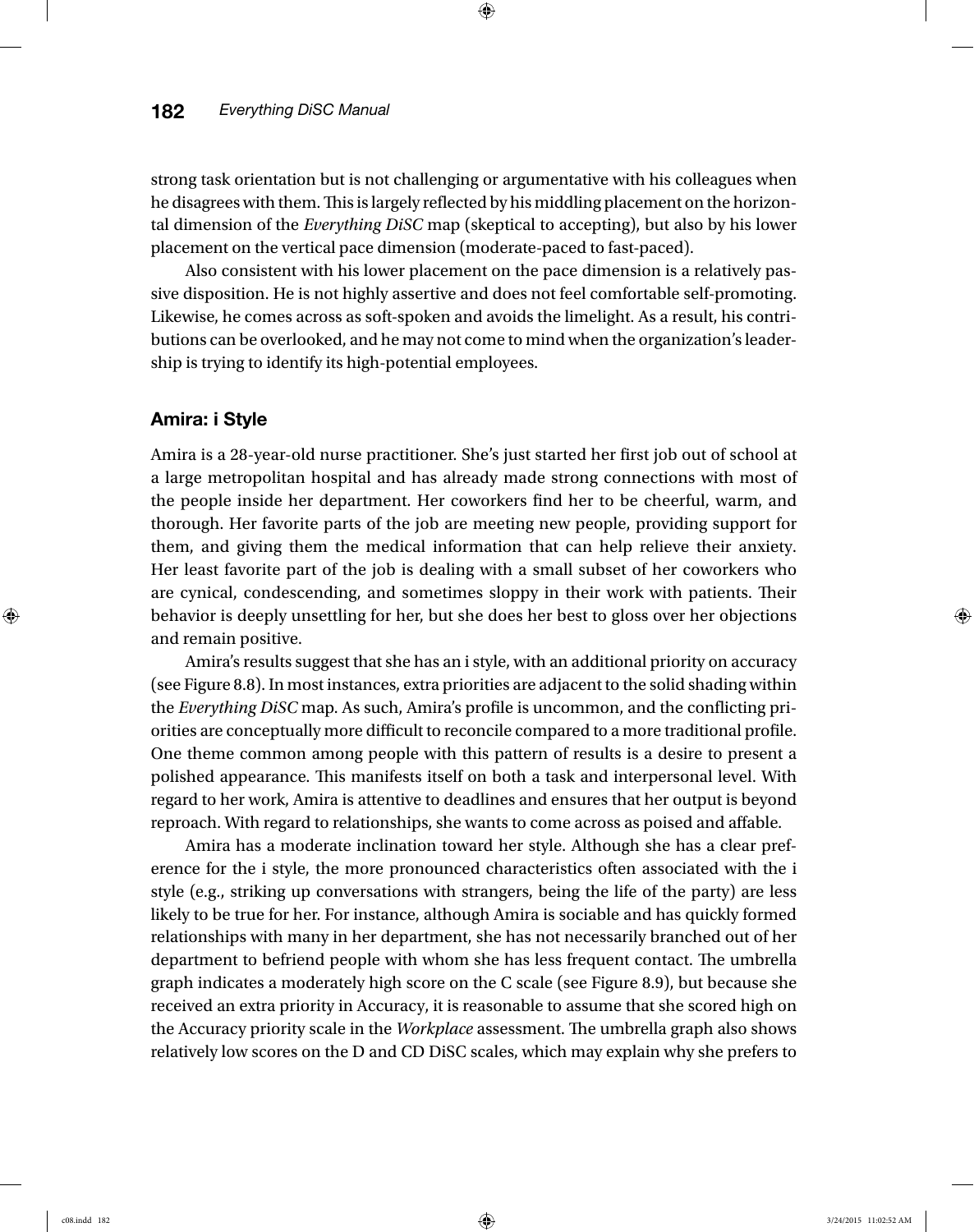

Figure 8.8 Amira's DiSC Map Figure 8.9 Amira's Umbrella Graph

avoid a potentially contentious confrontation with her coworkers, despite being deeply troubled by their behaviors.

#### James: S Style

James is a 41-year-old manager in a customer service department. For the past 3 years, he has overseen a team of eight employees, before which he was a customer service representative for 12 years. He is highly regarded among his direct reports for his support and flexibility. Further, they respect his wealth of knowledge about the organization's products and processes. Several of his direct reports, however, have expressed frustration at his unwillingness to confront team members that are not pulling their weight. Two employees in particular have stopped answering calls when they are busy and this increases the workload on everyone else. The brunt of the extra work, however, has been picked up by James himself. The director of the department is pleased with the consistency of James' team but notes that he has done little to innovate or advance the group's productivity, even when given a company mandate to do so.

The assessment indicates that James has a fairly typical S style, with a strong inclination (see Figure 8.10). The umbrella graph shows moderate scores on the C and CD scales and low scores on the D, Di, and i scales (see Figure 8.11). James' discomfort with interpersonal tension is reflected in his low CD and D scores, and his discomfort with assertiveness is reflected in his low D and Di scores.

James' willingness to put his own needs aside for the sake of others or for the sake of preserving harmony is typical of the S style. He prefers a calm, peaceful environment